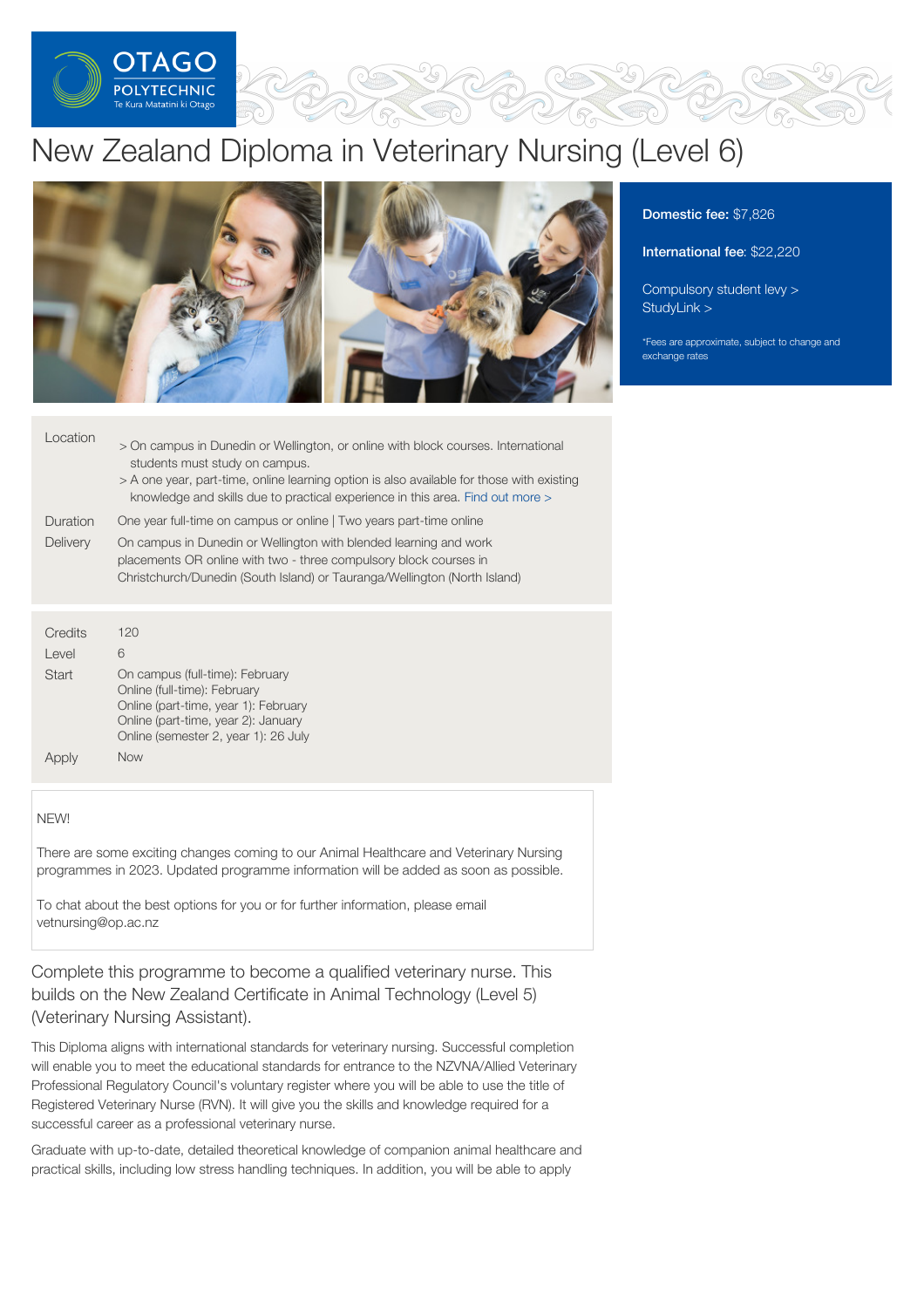sound principles of evidence-based practice with an ability to make independent nursing decisions to develop and deliver quality care to animal patients. You will be able to provide surgical veterinary nursing, medical veterinary nursing, manage veterinary nursing services and perform diagnostic sampling and medical imaging.

There is always a strong demand for qualified people to work within the veterinary and animalrelated industries and, with this professional qualification, your expertise will be sought after. Employment opportunities are diverse and could include working as a veterinary nurse, veterinary nursing supervisor, veterinary practice management, industry representative for a veterinary wholesale company, in education (with additional training), or within animal control, wildlife management, animal breeding or conservation.

Entry requirements

Academic requirements

> New Zealand Certificate in Animal Technology (Level 5) (Veterinary Nursing Assistant)OR equivalent.

Please note: the New Zealand Certificate in Animal Technology (Level 5) Rural Animal Technician alone does not meet entry requirements for the New Zealand Diploma in Veterinary Nursing.

Alternative criteria

> If you don't hold the New Zealand Certificate in Animal Technology (Level 5) or equivalent but do have significant clinical veterinary experience, knowledge and skills, you may be eligible to have this experience assessed and applied towards the entry criteria for this programme. Click here for more information about this option.

Other requirements

You will also be required to provide the following:

- > If you are a new student to the School of Veterinary Nursing
	- > Criminal Convictions History (via the Ministry of Justice), which is 6 months old or less, before the start date of your programme (even if your report is clean we are required to sight this, your enrolment will be contingent on this report).
- > If you have studied with us in the previous year, supplied a criminal convictions report and are returning to the School of Veterinary Nursing
	- > You will only need to make a declaration (click here) stating your history hasn't changed since the previous report.

All applicants must have:

> Evidence of a companion veterinary clinic who will support the practical components of the programme\*.

Please note: Whilst you don't need to provide us with evidence of your Covid-19 vaccination status to study this programme, please be aware that some placement providers may ask you for this.

We also recommend that you hold a current First Aid Certificate.

\*Once your application has been received, if successful, you will be sent an unconditional offer into the programme. In this unconditional offer, there will be a link provided to enable you to complete your enrolment. This will include forms where you can provide details of your veterinary clinic work placement where you will complete the required hours of work experience for this programme.

English Language requirements

> If English is not your first language, you must provide:

- > New Zealand University Entrance OR
- > Overall Academic IELTS 5.5 with no individual band score lower than 5.0 (achieved inone test completed in the last two years), OR
- > Acceptable alternative evidence of the required IELTS (see here for NZQA proficiency table and here for list of recognised proficiency tests).

If you need to improve your English Language skills, we offer a wide range of English programmes.

Please note: You must also have access to a computer, camera, video and the internet to be able to successfully study this programme.

Want your existing skills recognised?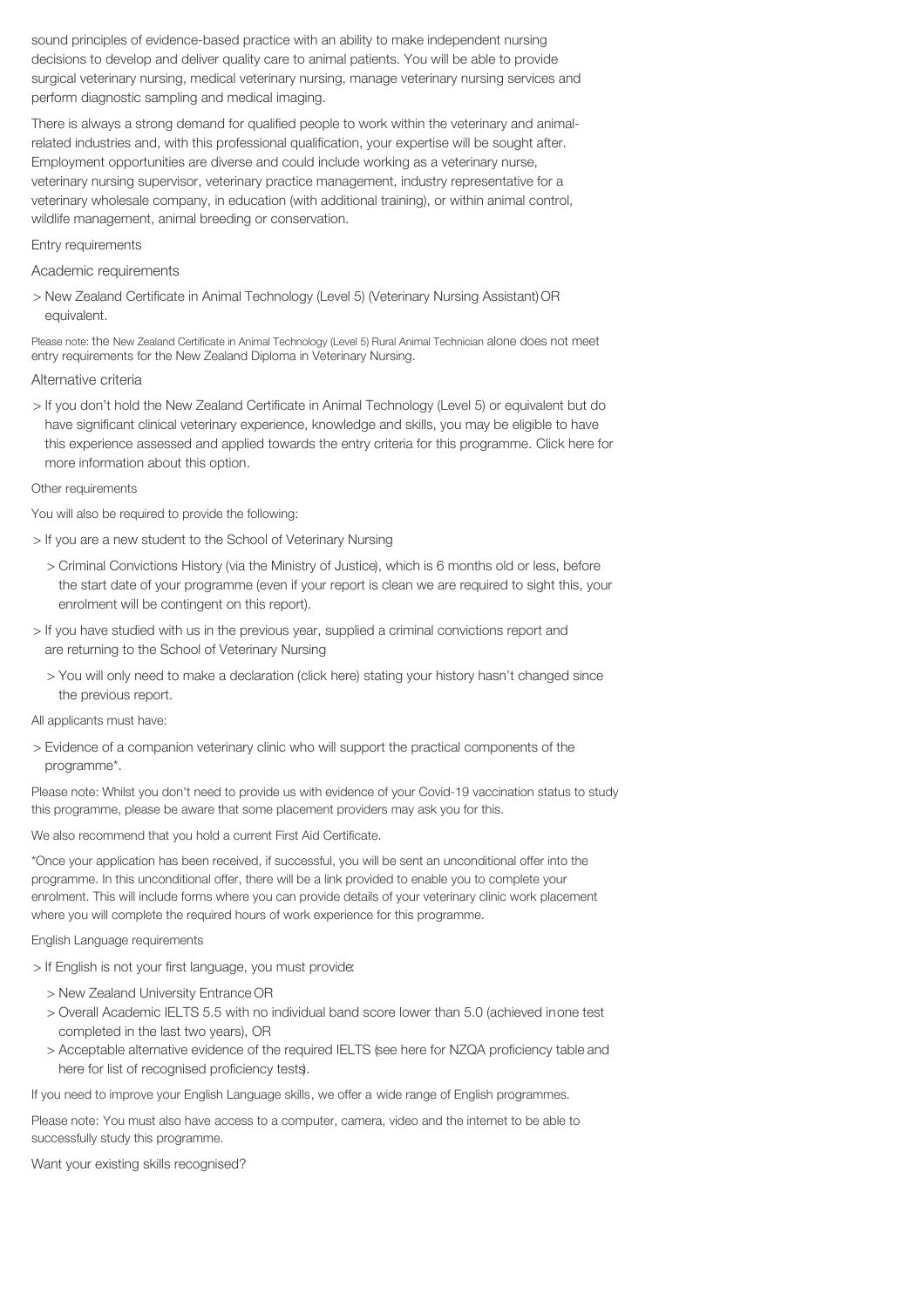If you have extensive knowledge and skills due to practical experience in this area (5-7 years), you could gain this qualification through our Assessment of Prior Learning Pathway (APL). This option enables you to study part-time online, to evaluate your veterinary nursing career and to present a portfolio of evidence to show how you meet the requirements of the qualification.

Find out more >

Completing your application

You can enter information and upload documents directly into the application form. You may wish to prepare some of the required documentation beforehand.

To begin your application, click the Apply button at the top of this page.

You will need to provide:

- > Certified copies of proof of identity and proof of residency (where appropriate)
- > Proof of academic entry requirements (e.g. proof of your prerequisite qualification)
- > Criminal Convictions History Report see details above in the evidence criteria section

#### You will study

Eight courses, totalling 120 credits, must be completed to gain this qualification.

Full-time (one year)

Each Level 6 course below is worth 15 credits

- > Veterinary Nursing Professional Practice
- > Nursing Process, Disease Pathology, and Life Support
- > Fluid Therapy, Nutrition, Wound Care and Bandaging
- > Clinical Skills 1
- > Surgery, Anaesthesia, and Pharmacology
- > Imaging, Diagnostics and Dentistry
- > Clinical Skills 2
- > Veterinary Nursing Services

Part-time (two years)

Year one

Each Level 6 course below is worth 15 credits

- > Veterinary Nursing Professional Practice
- > Nursing Process, Disease Pathology, and Life Support
- > Fluid Therapy, Nutrition, Wound Care and Bandaging
- > Clinical Skills 1

#### Year two

Each Level 6 course below is worth 15 credits

> Surgery, Anaesthesia, and Pharmacology

- > Imaging, Diagnostics and Dentistry
- > Clinical Skills 2
- > Veterinary Nursing Services

Links to useful websites

- > New Zealand Veterinary Nursing Association
- > British Veterinary Nursing Association
- > Veterinary Nurses Council of Australia
- > Canadian Association of Animal Technologists and Technicians

How you will study

We are a leader in the provision of on campus and online veterinary nursing education. Every student will have a Learning Adviser to provide group and one-on-one support, and help is always on hand through our extensive support systems.

We're proud to be partnering with Toi Ohomai to offer online delivery with block courses in Tauranga and with WELTEC to offer an on campus option in Wellington.

On campus

Full-time only (February start date)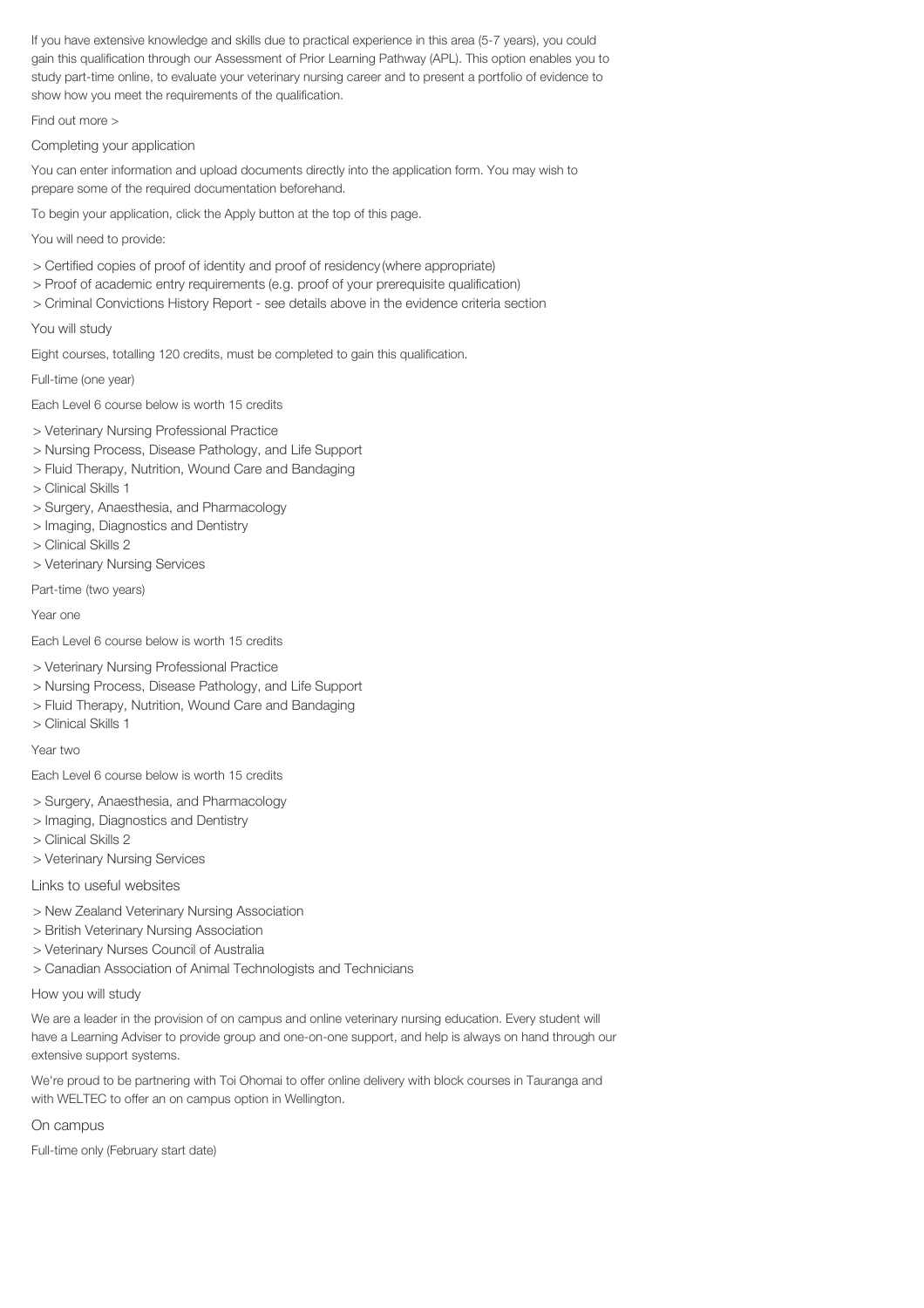#### > Completed in one year.

- > Two days per week of facilitated sessions at the Dunedin or Wellington campus, supplemented with online, self-directed study.
- > Work placement blocks may be required to be completed outside of the Dunedin region for Dunedin-based students.

### Block courses for online students

There are three block courses for this online programme. Block courses are compulsory. Attendance requirement for block course 3 may be waived depending on progress in the Clinical Skills 2 course. You may select which venue you attend for these block courses.

## Cohort (study type and start time)

- > Full-time February students attend all three block courses in their year of study.
- > Part-time year one students attend block course 1 only.
- > Part-time year two students attend block courses 2 and 3.
- > Students who start the programme in July will have block course requirements communicated on enrolment.

## South Island venue

- > Block course 1 is held in Christchurch (venue will be confirmed each year).
- > Block courses 2 and 3 are held in both Christchurch and Dunedin (at the School of Veterinary Nursing, Otago Polytechnic).

## North Island venue

- > Block course 1 is held in Tauranga, Toi Ohomai Windermere Campus and, subject to enrolment numbers each year, Porirua at Whitireia campus.
- > Block courses 2 and 3 are held in both Tauranga, Toi Ohomai Windermere Campus and Porirua at Whitireia campus of Weltec.

#### Work experience

Work experience for a total of 240 hours in a veterinary clinic is required for all delivery options to complete this programme.

- > Some support will be provided with sourcing work placements for those students enrolled in an on campus programme (i.e. Dunedin or Wellington).
- > These placements may be based in the local area, or require travel to another area, as arranged with each individual student.
- > Students enrolled in online learning must organise their own work placements, although staff are able to provide advice on request.

#### Work experience requirements

You must complete practical skills to successfully finish this programme.

- > For all delivery options, a total of 240 hours of veterinary clinic work experience is required to complete clinical nursing skills. This must include experience in at least two different veterinary clinics (minimum of 40 hours in the second clinic).
- > Assessment of skills will be completed through varied assessment methods including video. However, you will not be required to take videos inside a veterinary clinic.
- > You may complete work experience hours weekly or in blocks depending on what works for you, and the clinic.
- > We strongly encourage you to seek more than the minimum number of work experience hours to ensure the best application of new knowledge.

As part of our efforts to be ready for voluntary accreditation via the Allied Veterinary Professional Regulatory Council, our skills lists are mapped to the RCVS Day-One Competencies and the AVMA Clinical Competencies.

## Your workload

All study is highly structured, including directed and self-directed learning and work placement in veterinary clinics.

## Full-time

> 35-40 hours per week (including 7.5 hours per week in work placement)

Part-time (year one)